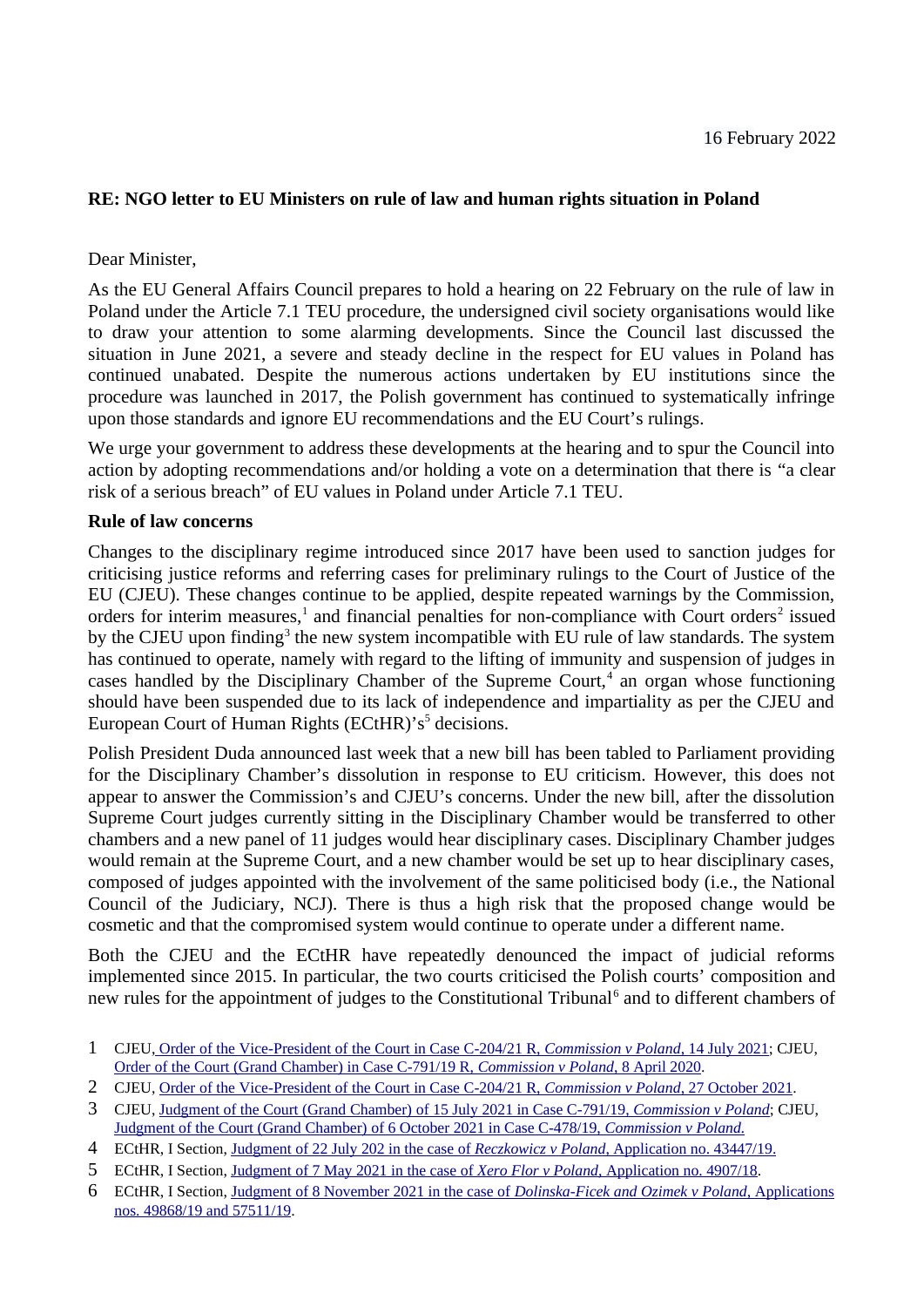<span id="page-1-0"></span>the Supreme Court.<sup>[7](#page-1-1)</sup> They found them incompatible with minimum standards that would guarantee judicial independence and people's right to independent and impartial justice administered by a legitimate tribunal established by law and free from political interest and undue influence by other State powers. Most recently, the ECtHR found that the Civil Chamber of the Supreme Court does not meet the standards required for a court to be considered independent within the meaning of the European Convention.<sup>[8](#page-1-3)</sup>

<span id="page-1-2"></span>Polish authorities' consistent refusal to meaningfully comply with the Commission's recommendations and to implement orders and decisions by Europe's top courts demonstrate their disregard for the obligations they committed to respecting when adhering to the regional systems they represent. In parallel, State authorities, including current Justice Minister and Public Prosecutor General Ziobro, continue to refer cases to the politically-compromised Constitutional Tribunal to challenge CJEU and ECtHR judgments and undermine their effects in the Polish legal order. This not only openly refutes these courts' authority, but constitutes a violation of Poland's obligations under the EU Treaties, namely the fundamental principle of primacy of EU law over national law.

## **Rule of law deficits impact women's sexual and reproductive rights**

The Polish government's weakening of judicial independence and impartiality has gravely affected the health and lives of women and girls in Poland. The politically compromised Constitutional Tribunal acted to remove grounds for access to abortion care from Poland's law, which resulted in a near-total abortion ban, with devastating consequences for women's health and lives. Over the past year since the decision took effect, at least three women have died as a result of being denied lifesaving reproductive health care. The situation continues to deteriorate.

<span id="page-1-4"></span>The roll back of reproductive rights in Poland and ongoing threats of further regression are contrary to fundamental rule of law principles of legal certainty as well as principles of international law that prohibit states from taking measures that weaken or remove protections for human rights. Poland systematically refuses to comply with judgments of the ECtHR, including landmark rulings on reproductive rights. In December 2021, the Committee of Ministers of the Council of Europe again called on the Polish authorities to urgently take steps to implement three judgments on abortion that were issued more than 10 years ago. The authorities have taken no meaningful action in response.<sup>[9](#page-1-5)</sup> Since the Constitutional Tribunal's decision in October 2020, thousands of women have submitted cases to the ECtHR alleging multiple violations of human rights protected by the Convention. Their efforts to seek justice and reparations by applying to the ECtHR as their reproductive rights are continuously undermined by the Polish authorities are a clear manifestation of the denial of access to justice in Poland and substantiate the urgent need for EU action.

Further attacks on sexual and reproductive rights include repeated attempts to fully criminalise abortion while increasing penalties for women and care providers, and the proposal to introduce mandatory registration of all pregnancies. It also includes moves to establish an Institute for Family and Demography mandated to intervene in a wide range of judicial and administrative proceedings, including divorce cases and cases regarding LGBTI families, and to access data gathered by any public body in Poland, including on pregnancies and miscarriages.

## **Rule of law crisis impacts rights of LGBTI people**

Systemic rule of law violations also directly affect the human rights of LGBTI people and their defenders, who have been regularly under attack by the government and law enforcement officials,

<span id="page-1-1"></span>[<sup>7</sup>](#page-1-0) ECtHR, I Section, Judgment of 3 February 2022 in the case of *Advance Pharma v Poland*, Application no. 1469/20.<br>8 Helsinki Foundation for Human Rights, Sad nad sadem. Zmiany wokół Sadu Najwyższego w latach 2017-2021.

<span id="page-1-3"></span>[<sup>8</sup>](#page-1-2) Helsinki Foundation for Human Rights, Sąd nad sądem. Zmiany wokół Sadu Najwyższego w latach 2017-2021, available at: https://www.hfhr.pl/wp-content/uploads/2021/12/Sad-nad-sadem-FIN.pdf.

<span id="page-1-5"></span>[<sup>9</sup>](#page-1-4) Please see the Poland chapter of ILGA-Europe's submission to the European Commission's consultation on the 2022 Rule of Law report, accessible at: https://ilga-europe.org/sites/default/files/Attachments/ILGA-Europe%20submission %20to%202022%20EC%20Rule%20of%20Law%20Report.pdf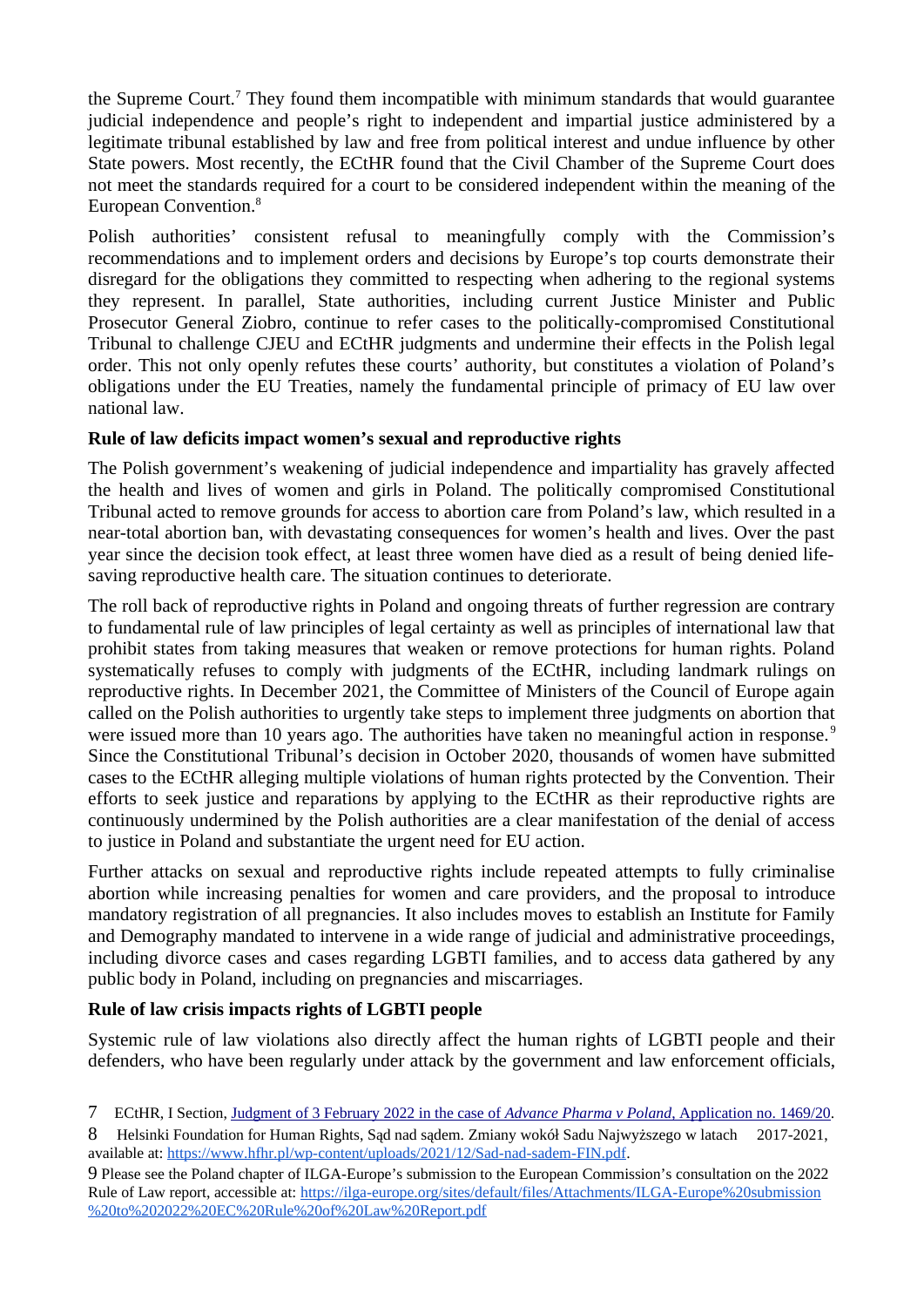<span id="page-2-0"></span>in line with the ruling Law and Justice (PiS) party's agenda. LGBTI people experience obstruction in access to justice, interference in judicial proceedings by the Ministry of Justice and Prosecutor General, and limitations on their freedom of expression and peaceful assembly.<sup>[10](#page-2-1)</sup> Although a few Polish municipalities revoked the so-called "anti-LGBT resolutions" following EU threats to withdraw funding, around 80 regional and local governments in Poland continue to label themselves as "against LGBT ideology", or have discriminatory Family Rights Charters in place. A draft bill aiming to ban Pride events and other public gatherings that allegedly promote non-heterosexual orientations is currently under consideration in the Polish Parliament. In the current climate, LGBTI people in Poland are increasingly marginalised and targeted, including through physical and verbal attacks. According to Polish NGO Campaign Against Homophobia (*Kampania Przeciw Homofobii*, KPH)'s research, this resulted in nearly half of LGBTI people experiencing symptoms of depression and a growing number of them (12%) planning to leave the country due to homophobic and transphobic attacks by the authorities.<sup>[11](#page-2-3)</sup>

## <span id="page-2-2"></span>**Civic space**

<span id="page-2-4"></span>Civic space has rapidly deteriorated. Faced with significant restrictions and reduced access to effective remedies to challenge rights' violations, civil society organisations and human rights defenders have mobilised across Poland to denounce rule of law backsliding and reclaim their rights. Protests across the country, including in response to rulings challenging EU law primacy, have been met with violence and measures that undermine civil society's rights to peaceful assembly, expression and association.<sup>[12](#page-2-5)</sup> Human rights defenders—especially those working on women's rights, sexual and reproductive health and rights, and LGBTI rights—have been targeted<sup>[13](#page-2-7)</sup> with smear campaigns, threats, police brutality and judicial harassment, and criminal charges. The authorities have consistently failed to promptly, effectively, thoroughly, and impartially investigate such incidents.

<span id="page-2-6"></span>Restrictive reforms affecting human rights or burdening the sector require civil society organisations to remain constantly on the defensive, draining their resources and reducing their capacity to focus on their core mandate. These include reforms to the educational system, which would increase governmental control over school curricula and extra-curricular activities and significantly restrict the possibility for civil society organisations to conduct educational activities on issues frowned upon by the government, such as anti-discrimination and comprehensive sexuality education.<sup>[14](#page-2-9)</sup> A draft bill that would essentially criminalise anyone providing sexuality education or information on sexual and reproductive health and rights, which Parliament sent to committees in April 2020, could be re-tabled for consideration.

<span id="page-2-8"></span>Access to financial resources has also become increasingly challenging for independent civil society organisations. Civil society organisations working on rule of law and human rights face significant restrictions in access to funding administered by State institutions, including the National Freedom Institute, to the benefit of pro-government organisations. These also profit from privileged access to

threats-lgbtqi-rights/; https://bip.brpo.gov.pl/sites/default/files/Raport%20%20KMPT%20z%20wizytacji%20jednostek %20policyjnych%20po%20zatrzymaniach%20w%20Warszawie%207.08.2020,%20%207.09.2020.pdf.

https://civicspacewatch.eu/wp-content/uploads/2022/01/Poland.pdf

<span id="page-2-1"></span>[<sup>10</sup>](#page-2-0) CM/Del/Dec(2021)1419/H46-25, *Tysiąc and R.R.* (Applications Nos. 5410/03, 27617/04), *P. and S.* (Application No. 57375/08) *v. Poland,* Decision of 2 December 2021.

<span id="page-2-3"></span>[<sup>11</sup>](#page-2-2) Campaign Against Homophobia, Centre for Research on Prejudice at the University of Warsaw and Lambda Warszawa: "*The social situation of LGBTA people in Poland in the years 2019-2020*", available at: https://kph.org.pl/wp-content/uploads/2021/12/Rapot\_Duzy\_Digital-1.pdf

<span id="page-2-5"></span>[<sup>12</sup>](#page-2-4) https://findings2021.monitor.civicus.org/europe-central-asia.html#countries-of-concern

<span id="page-2-7"></span>[<sup>13</sup>](#page-2-6) https://monitor.civicus.org/updates/2022/01/21/ongoing-violations-civic-freedoms-polandbelarus-border-further-

<span id="page-2-9"></span>[<sup>14</sup>](#page-2-8) https://astra.org.pl/polish-minister-tightens-the-states-control-over-educational-system/;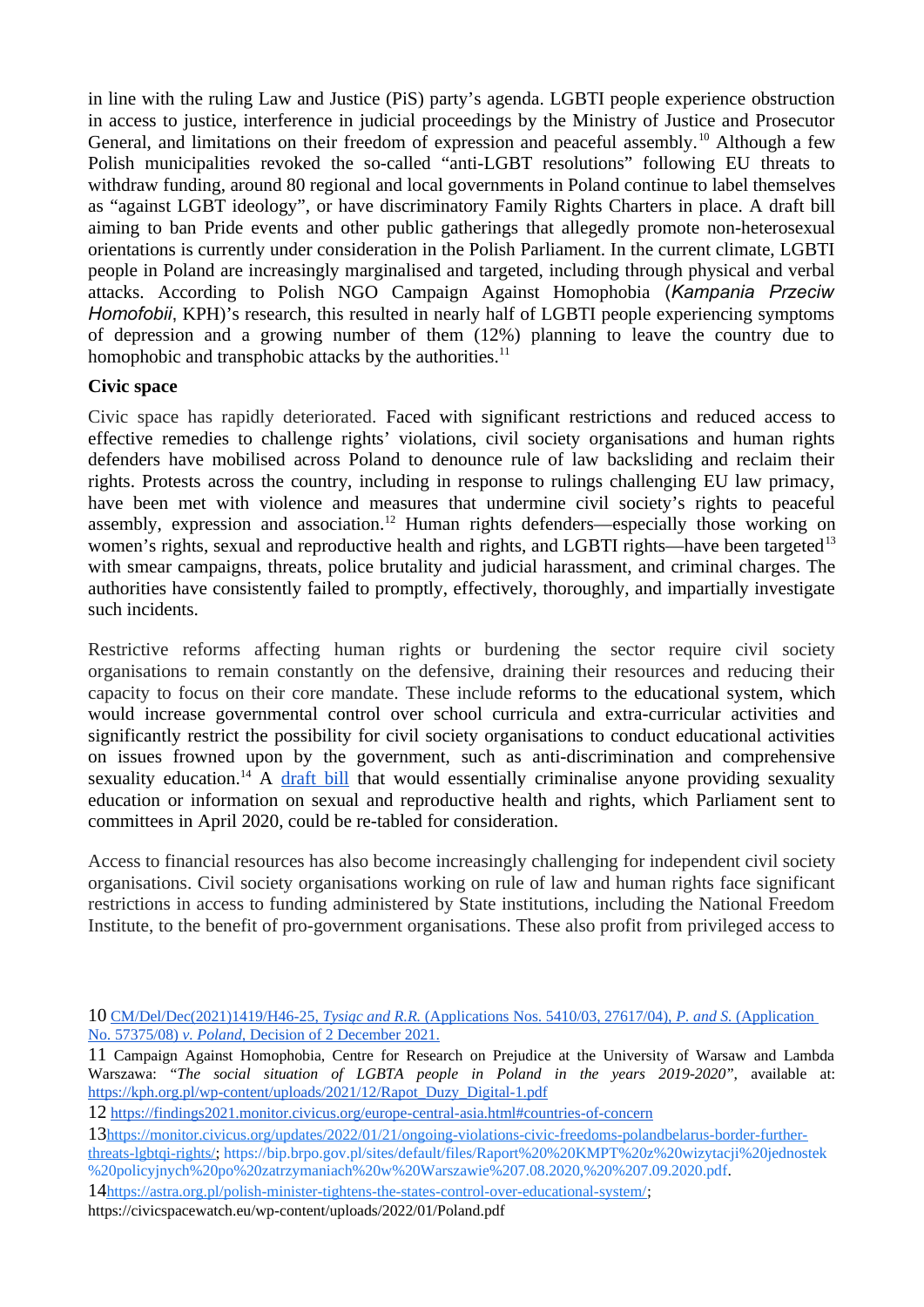<span id="page-3-0"></span>policy-making and a favourable political climate. Such changes represent a threat to independent NGOs, and could lead to a gradual transformation altering the fabric of Polish civil society.<sup>[15](#page-3-1)</sup>

#### **Media freedom**

Media freedom has also deteriorated over the past few months, following state-owned oil giant PKN Orlen's acquisition of media outlet *Polska Press* and the dismissal of its employees, while Poland's access to public information law is under review by the politically captured Constitutional Tribunal. At the same time, Poland has seen a significant increase in strategic lawsuits against public participation (SLAPPs) targeting journalists and other public watchdogs.

These alarming developments require an urgent and serious response by the Council. EU member states' continued hesitance to use the procedure laid down in Article 7.1 TEU to its full potential can only embolden the Polish government and lead to further attacks against EU values. Immediate, effective and concerted action by the Council, backed by the other EU institutions, is needed to halt the deterioration and meet Polish and EU civil society's expectation that rule of law and human rights violations have no place in the EU and that those who flout these principles will be held to account. To produce this effect and not leave any violation unchecked, any such action by the Council should look into the respect by Poland for all Article 2 TEU values, as recommended also by the European Parliament in its October 2021 resolution.

We especially urge the Council to adopt clear, specific and concrete recommendations that the Polish government will be requested to implement within a clear timeframe. We also call on your leadership to muster the four-fifths majority needed to determine, pursuant to Article 7.1 TEU, that there is "a clear risk of a serious breach" of the values referred to in Article 2 TEU in Poland.

We stand ready to provide any further information you may require and to discuss this further.

Yours sincerely,

## **NGOs advocating at the EU and/or at the international level**

- 1. Amnesty International
- 2. ASTRA Network
- 3. Center for Reproductive Rights
- 4. Civil Liberties Union for Europe
- 5. CIVICUS
- 6. Democracy Reporting International (DRI)
- 7. European Civic Forum
- 8. European Safe Abortion Network
- 9. Human Rights Watch
- 10. ILGA-Europe European region of the International Lesbian, Gay, Bisexual, Trans and Intersex Association
- 11. International Campaign for Women's Right to Safe Abortion
- 12. International Commission of Jurists (ICJ)
- 13. International Federation for Human Rights (FIDH)
- 14. International Planned Parenthood Federation European Network (IPPF EN)
- 15. Ipas (Partners for Reproductive Justice)
- <span id="page-3-1"></span>[15](#page-3-0) https://civicspacewatch.eu/wp-content/uploads/2022/01/Poland.pdf.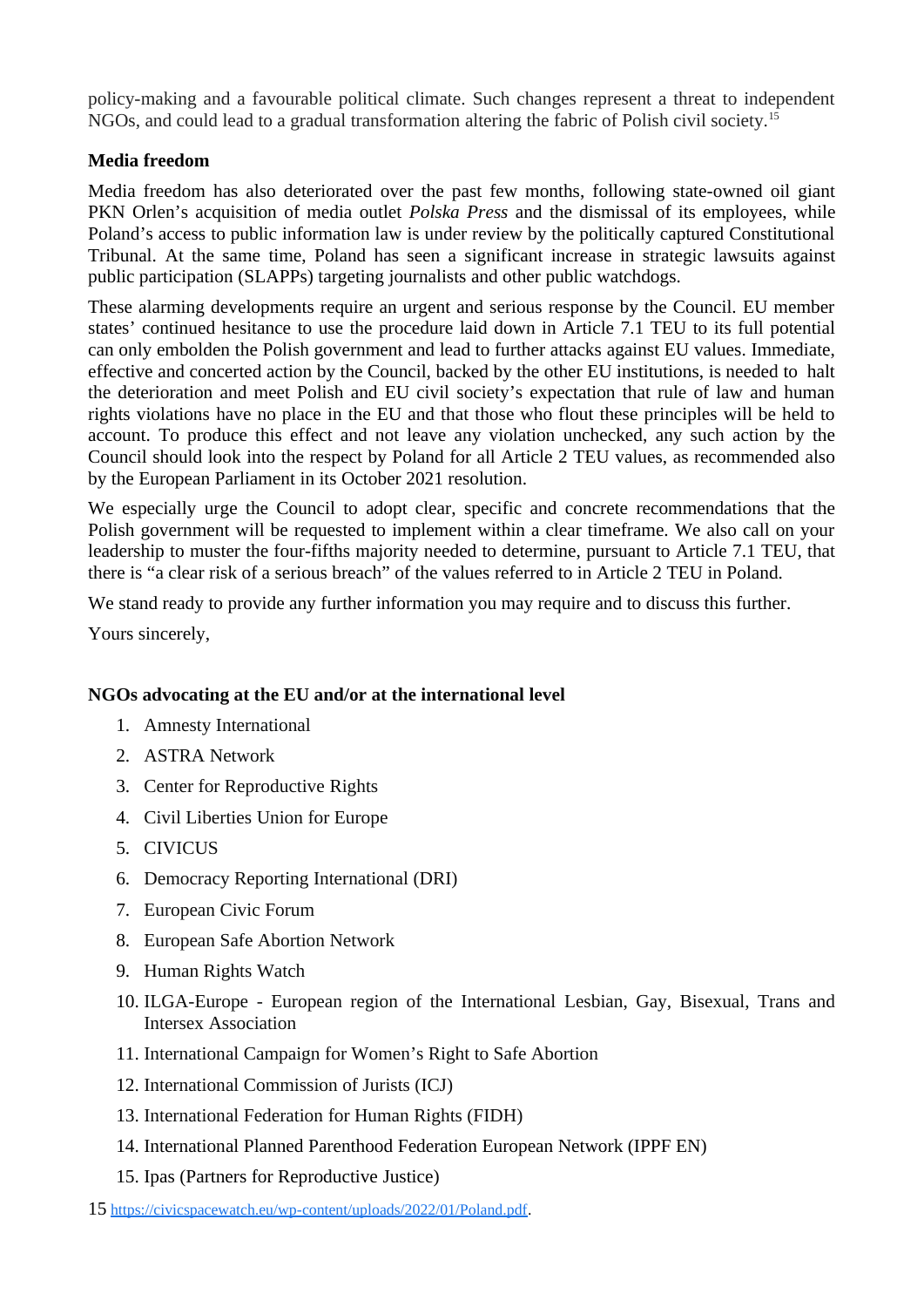- 16. Open Society European Policy Institute (OSEPI)
- 17. Protection International
- 18. Women's Link Worldwide

## **NGOs from Poland**

- 19. Akcja Demokracja (Poland)
- 20. Autonomia fundacja (Poland)
- 21. Campaign Against Homophobia (Poland)
- 22. Edukacja w Działaniu (Education in Action) (Poland)
- 23. Federation for Women and Family Planning (Poland)
- 24. Fundacja Aktywności Lokalnej (Poland)
- 25. Fundacja Centrum im. prof. Bronisława Geremka (Poland)
- 26. Fundacja Nowej Kultury Bęc Zmiana (Poland)
- 27. Fundacja Panoptykon (Poland)
- 28. Fundacja [Równość.org.pl](http://xn--rwno-qqa7j9y.org.pl/) (Poland)
- 29. Fundacja Stocznia (Poland)
- 30. Great Coalition for Equality and Choice (Poland)
- 31. Green REV Institute (Poland)
- 32. Helsinki Foundation for Human Rights (Poland)
- 33. Institute of Public Affairs (IPA) (Poland)
- 34. Instytut In.Europa (Poland)
- 35. Kultura Równości (Poland)
- 36. Miłość Nie Wyklucza / Love Does Not Exclude (Poland)
- 37. My, Rodzice stowarzyszenie matek, ojców i sojuszników osób LGBTQIA (Poland)
- 38. OFOP National Federation of Polish NGOs (Poland)
- 39. Ogólnopolski Strajk Kobiet (Poland)
- 40. Otwarta Rzeczpospolita Stowarzyszenie przeciw Antysemityzmowi i Ksenofobii (Poland)
- 41. Pro Diversity (Poland)
- 42. Queer UW (Poland)
- 43. Sieć Obywatelska Watchdog Polska (Poland)
- 44. Stowarzyszenie Interwencji Prawnej (Poland)
- 45. Stowarzyszenie Lambda Szczecin (Poland)
- 46. Stowarzyszenie Lambda Warszawa (Poland)
- 47. Stowarzyszenie na rzecz osób LGBT Tolerado (Poland)
- 48. Stowarzyszenie Pracownia Różnorodności (Poland)
- 49. Stowarzyszenie Tęczówka (Poland)
- 50. Studencki Komitet Antyfaszystowski/Students' Anti-fascist Committee (Poland)
- 51. Warszawski Klub Sportowy VOLUP (Poland)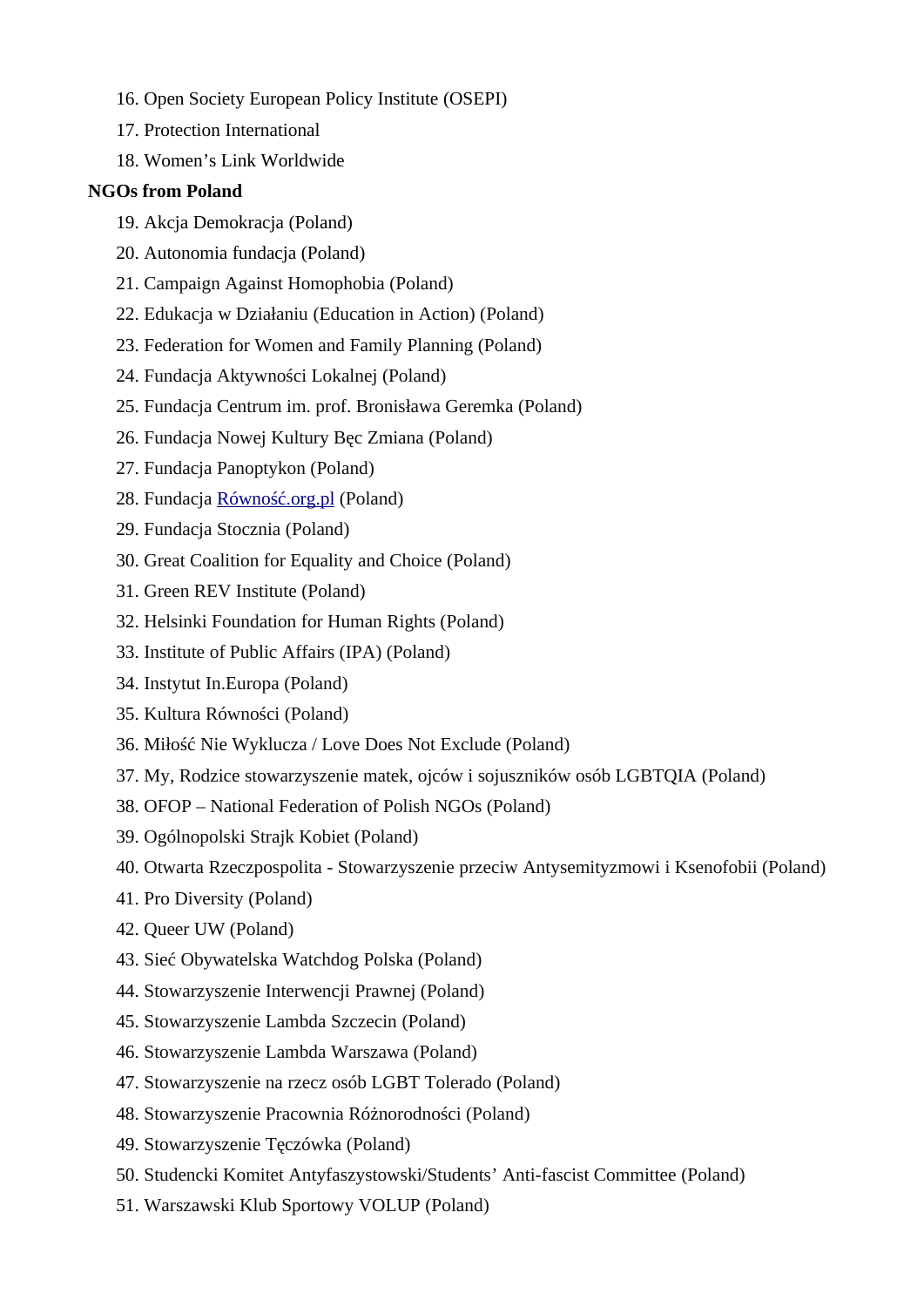#### **NGOs from other EU member states**

- 52. ACCEPT (Romania)
- 53. Aditus Foundation (Malta)
- 54. Association "Papardes zieds" (Latvia)
- 55. Austrian Family Planning Association (OGF) (Austria)
- 56. (The) Daphne Caruana Galizia Foundation (Malta)
- 57. (The) Family Federation of Finland Väestöliittory (Finland)
- 58. Finnish League for Human Rights (Finland)
- 59. Front Association / Feminism-Romania (Romania)
- 60. Hellenic League for Human Rights (Greece)
- 61. Humanistisch Verbond (Netherlands, The)
- 62. Hungarian Helsinki Committee (Hungary)
- 63. Internationale Liga für Menschenrechte (Germany)
- 64. League of Human Rights (Czech Republic)
- 65. LGBT Ireland (Ireland)
- 66. Liga voor de Rechten van de Mens (Netherlands, The)
- 67. Ligue des droits de l'Homme (LDH) (France)
- 68. Ligue des droits humains (Belgium)
- 69. Netherlands Helsinki Committee (Netherlands, The)
- 70. (Le) Planning Familial (MFPF) (France)
- 71. Portuguese League for Human Rights Civitas (Portugal)
- 72. Pro familia Bundesverband (Germany)
- 73. RFSU, The Swedish Association for Sexual and Reproductive Rights (Sweden)
- 74. Rutger (Netherlands, The)
- 75. Sedra-Federación Planificación (Spain)
- 76. SeNonOraQuando? (Italy)
- 77. Sensoa vzw, the Flemish Centre of Expertise on Sexual Health (Belgium)
- 78. Society for Feminist Analyses AnA (Romania)

## **NGOs from non-EU countries**

- 79. Abortion Support Network (UK)
- 80. Albanian Human Rights Group (AHRG) (Albania)
- 81. Committee on the Administration of Justice (UK Northern Ireland)
- 82. FOKUS (Forum for Women and Development) (Norway)
- 83. FRI (The Norwegian Organisation for Sexual and Gender Diversity) (Norway)
- 84. Human Rights Association (İHD) (Turkey)
- 85. MSI Reproductive Choices (UK)
- 86. Norwegian Helsinki Committee (The) (Norway)